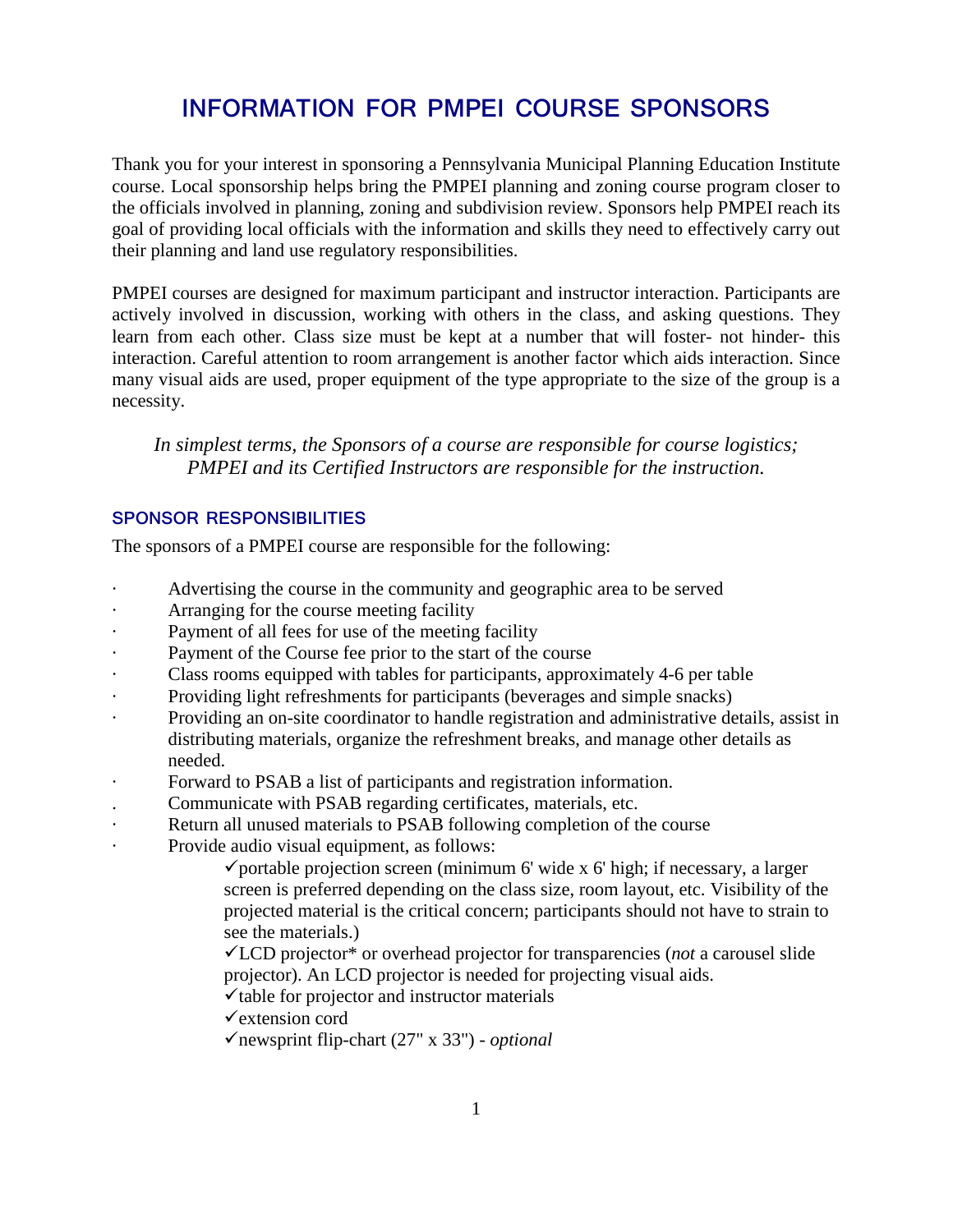#### **SCHEDULING**

Most PMPEI courses are scheduled on a three-evening consecutive week basis. Usually the same night of the week is preferable so that a consistent pattern is developed. The sessions usually run from 6:15 to 9:30 P.M., with the first session called for 6:00 P.M. to allow participants to arrive and complete preliminary registration forms and familiarize themselves with course materials before the session begins.

Other formats are possible, too. A two-weekday (back-to-back) or a Saturday series can be effective. Two 9:00 A.M. to 3:00 P.M. sessions will work. More frequent breaks may be needed, in addition to a lunch break. Proximity to places where participants can obtain lunch is a consideration. The availability of instructors for Saturday programs is a consideration. In planning for the course, the timing should be worked out so that each session permits a full five hours of instruction time.

Another option is an every-other-week, same night of the week arrangement. This permits some flexibility for participants' schedules, but has the down side of spreading out the instruction during which time participants may forget the previous session's material. Nevertheless, it's a possible alternative.

### **COURSE ANNOUNCEMENTS AND ADVERTISING**

In advertising the course to be presented Sponsors shall identify the particular course by its full name:

*The Course in Community Planning The Course in Zoning The Course in Subdivision and Land Development Review* *The Course in Zoning Administration*

Announcements shall include the name of the Institute and its sponsoring organizations, as follows:

The Course name *(community planning, zoning, subdivision and land development review, zoning administration)*  is a program of the Pennsylvania Municipal Planning Education Institute sponsored by Pennsylvania Chapter- American Planning Association Penn State University Cooperative Extension

in cooperation with The Pennsylvania State Association of Boroughs (PSAB)

(Most prominent in size should be the course name and Pennsylvania Municipal Planning Education Institute, followed by PPA and Penn State, then PSAB.)

In addition to the above, the sponsoring organization and other co-sponsoring organizations should be prominently identified in advertising and announcements. You may also note in the announcement that the course is also eligible for continuing education from Penn State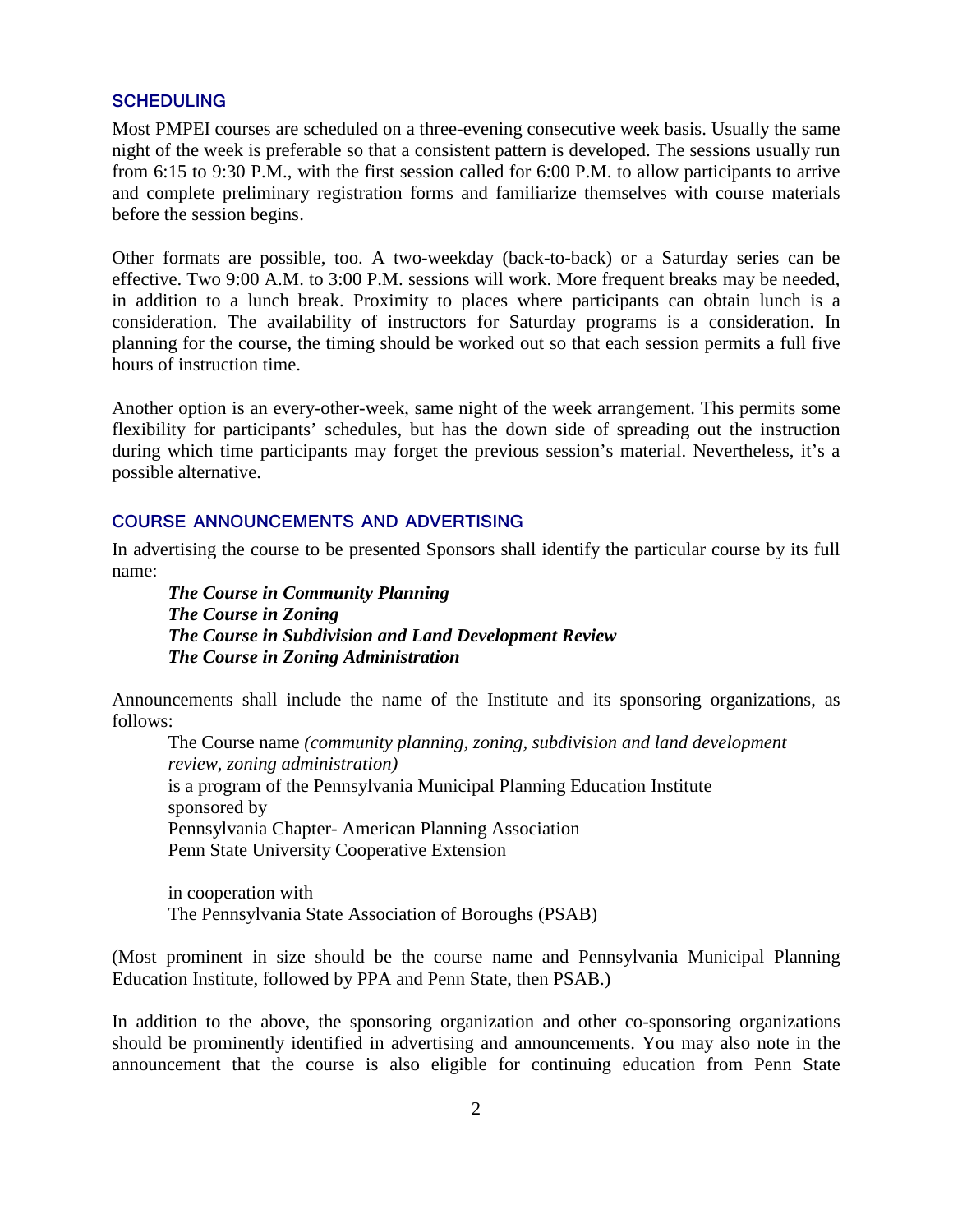University (1 CEU), State Board of Certified Real Estate Appraisers (10 hours), State Real Estate Commission (10 hours) and the PA Continuing Legal Education Board (9 credits).

# **REGISTRATION FEES**

It is the policy of PMPEI that no participant shall pay more for attending a sponsored course than they would for attending a generally advertised "open enrollment" course. At this time, the open enrollment registration fee for all PMPEI Courses is \$100 per person.

Sponsors may charge any registration fee they wish, *provided that no individual pays more than the standard \$95 open enrollment fee*. If a variable scale of registration fees is used to encourage multiple registrations from the same municipality, no individual may be charged in excess of the open enrollment fee, even if the average fee is less.

Sponsors may retain any registration fees received in excess of the fixed fee paid to PSAB.

## **MAXIMUM CLASS SIZE AND MATERIALS; EXTRA FEES**

In order to assure maximum interaction and opportunities for questions, the maximum class size should be restricted to 30 participants; beyond that size there is a drop off in participant interaction and makes operating the course more difficult for the instructors. Sponsors should indicate in their advertising that class size is limited.

Course supplies shipped by PSAB are provided for a maximum of 30 registrants (plus two additional copies of materials for the instructors).

If a very large class is anticipated, the sponsor should consider scheduling two courses.

The absolute maximum class size is 35 participants. An additional fee of \$30 will be charged per registrant over 30.

## **ROOM ARRANGEMENT AND EQUIPMENT**

In setting up the room for teaching purposes, the important consideration is an arrangement that will, to the greatest degree possible, allow participants to talk with and work with others. One arrangement is to have participants at tables–4 to 6 persons per table–in order to promote interaction and allow them to lay out materials and take notes. Often participants bring copies of their municipal plans and ordinances, so tables make it convenient for them to refer to these documents during discussions.

Instead of individual tables, many instructors prefer a U-shaped arrangement, since it allows everyone to see each other, and discussions can be held without having to turn around. It also makes it easier for instructors to see the participants. Room shape, and class size, may not make this arrangement feasible, however. If not, try to angle the individual tables so that it is somewhat easier for participants to see and interact with each other.

Place the projection screen where everyone can see it. Raise it to the highest position the room allows so that the bottom of the screen is not blocked by peoples' heads. Instructors will need a